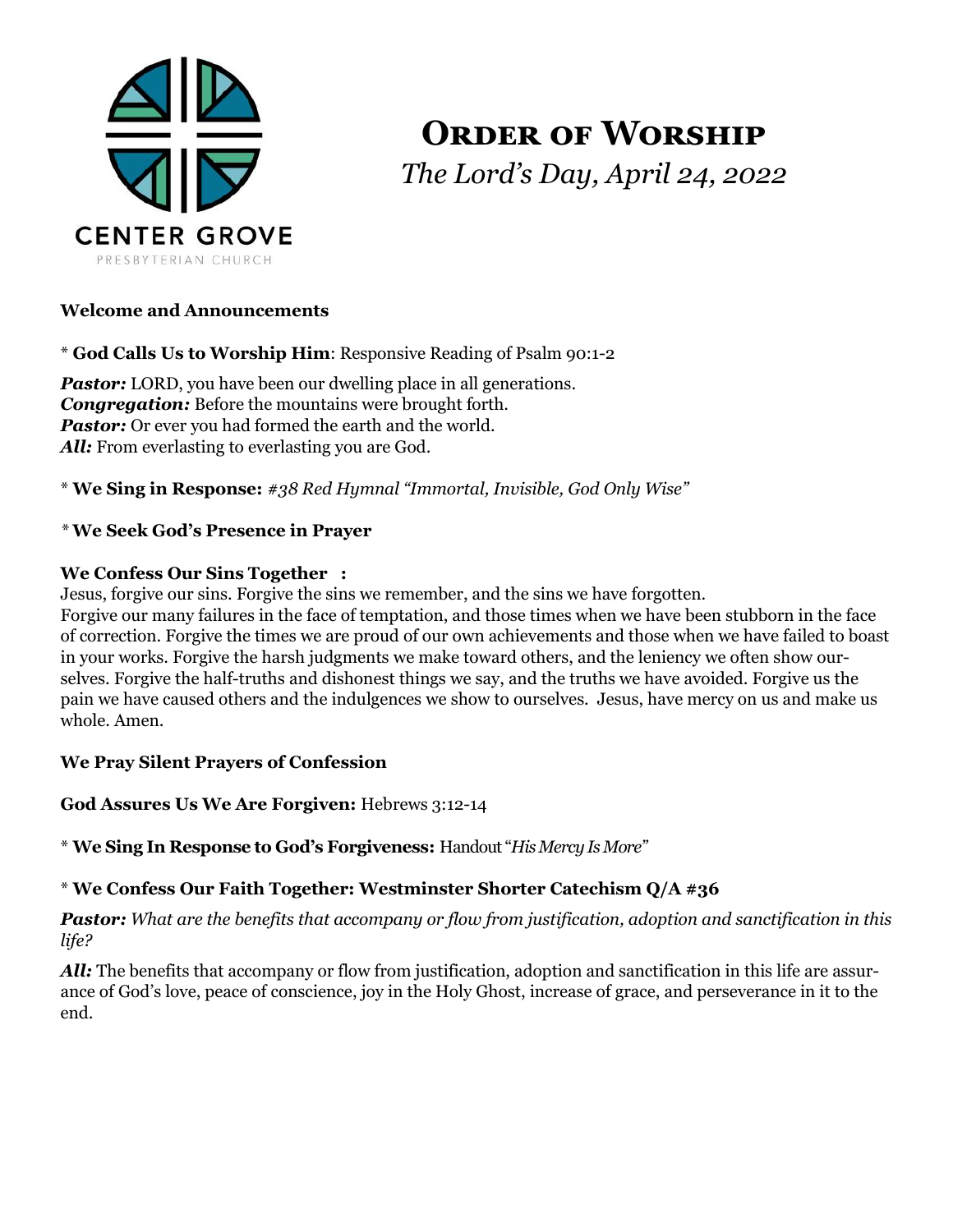# **Introduction of New Members:** Brenden Greene, Jake Ridgeway, Josh & Jordan Gunther (non-communing Lileigh), Haley Huschen, Terra LeGrand

**Sacrament of Baptism:** Lileigh Anna Barton, Brenden Alan Greene, Jake Dean Ridgeway

**We Read From God's Word:** 1 Corinthians 5

#### **We Pray For The Congregation and Community**

**We Memorize God's Word**: Romans 5:1-2

Therefore, since we have been justified by faith, we have peace with God through our Lord Jesus Christ. Through him we have also obtained access by faith into this grace in which we stand, and we rejoice in hope of the glory of God.

#### **We Present Our Tithes & Offerings In Worship**

#### **We Worship Through the Music of Offertory**

- \* **We Sing the Doxology:** #731 Red Hymnal *"Doxology"*
- \* **We Give Thanks to the Lord**
- \* **We Sing In Preparation for the Word:** #388 Black Hymnal *"He Will Hold Me Fast"*

*(Children age 4 through kindergarten may be dismissed to Children's Worship)*

**Pastor Reads the Sermon Text:** 1 Timothy 1:18-20

**Pastor Preaches God's Word:** "*Fight Until The End" -* Pastor Ryan Diehl

**We Celebrate the Lord's Supper** 

\* **We Sing In Response to the Word:** #500 Red Hymnal "*Rock of Ages, Cleft for Me*"

\* **The Lord Sends Us Out (Benediction)**